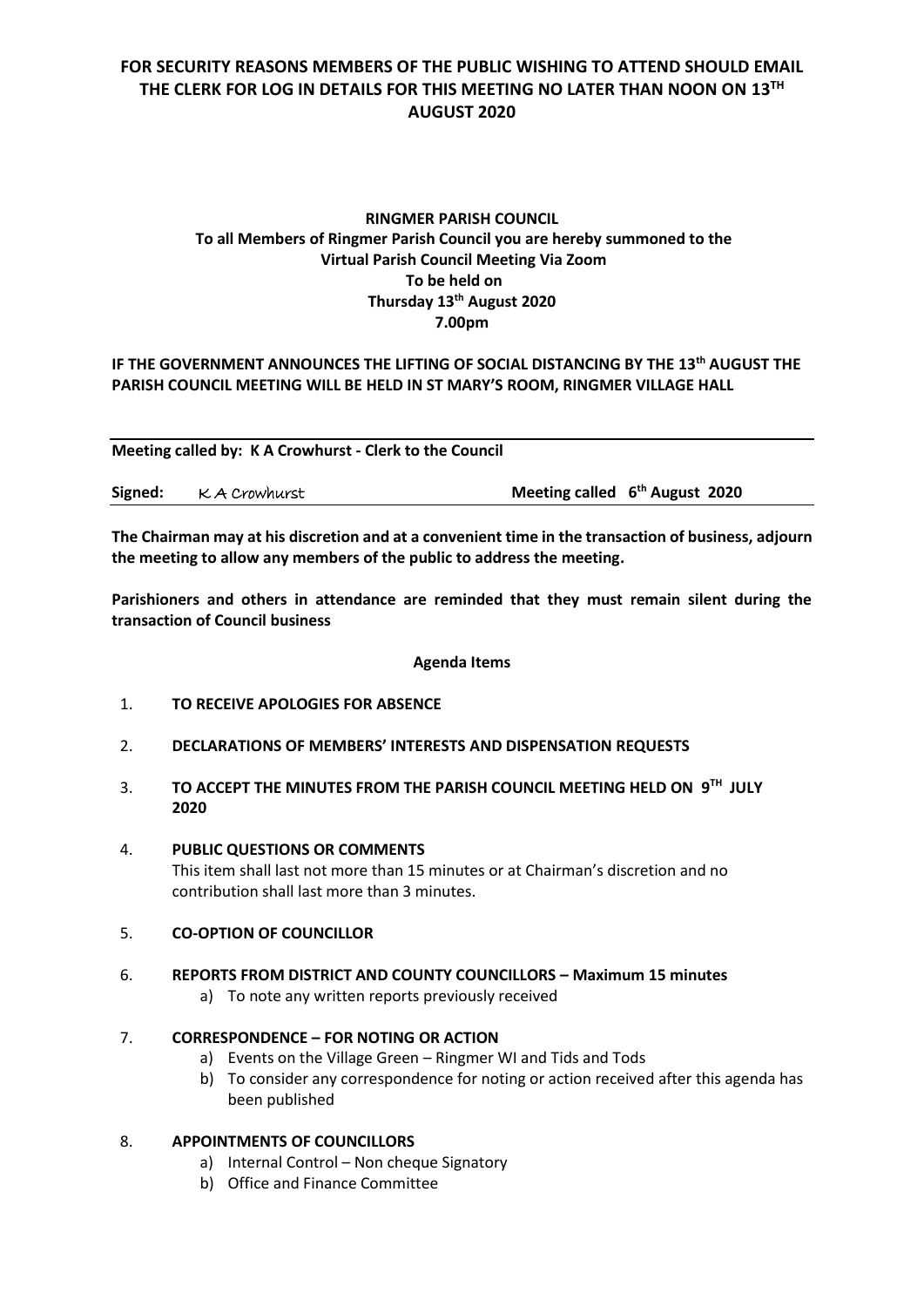# **FOR SECURITY REASONS MEMBERS OF THE PUBLIC WISHING TO ATTEND SHOULD EMAIL THE CLERK FOR LOG IN DETAILS FOR THIS MEETING NO LATER THAN NOON ON 13TH AUGUST 2020**

## 9. **SKATE RAMP/PARK WORKING GROUP**

- a) To increase Council Membership
- b) To agree to Co-opt members of the public on to the Working Group
- c) To agree how many members should be on the Working Group Council and Coopted
- d) To delegate authority to the Working Group to appoint Co-opted Members

#### 10. **OFFICE & FINANCE:**

a) Payments and receipts (Previously circulated)

- b) Bank Reconciliation(s)
- c) Bank summary
- d) Cost Centre Report
- e) Quotation(s)
- f) Grant application(s)/Donations The Monday Group £500 for materials for maintenance (Small Pot allocation)
- g) Bank account signatories Progress
- h) Management of correspondence due to increased emails relating to Parish Council decision regarding projects obtaining advice from the Solicitors and consultations as well as identifying reserves for earmarking – Proposal from Cllr Terry

## 11. **RECOMMENDATIONS FROM THE OFFICE AND FINANCE COMMITTEE – CIL APPROPRIATIONS**

- 1) £200,000 of which £100,000 will be spent in the financial year 2020-2021 and a further £100,000 to be spent in the 2021-2022 financial year. It was further agreed that this could be revisited, and the Community Pot be topped up when further CIL funds have been received.
- 2) To allocate £75,000 as requested by the Working Group for the skate park. Being mindful the skate park is subject to consultation to appropriate the amount elsewhere should the skate park not be installed.
- 3) To allocate £20,000 to refresh the Ringmer Neighbourhood Plan.
- 4) To allocate £35,000 for play equipment renewals or replacements for the 2021- 2022 financial year. To be reviewed periodically.
- 5) To allocate £100,000 to the Community Land Trust as a Social Housing Pot, which will benefit the residents/employees of Ringmer.
- 6) To allocate £100,000 to a Land Acquisition Pot to assist with purchasing land contained within the Neighbourhood Plan.
- 7) To allocate £15,000 for the installation of new bus shelters in the parish.

#### **POLICIES FOR ADOPTION**

- a) Vexatious Complaints Policy and appointment of Panel Members if agreed
- b) Stress in the Workplace
- c) Dignity at work Bullying/Harassment Policy